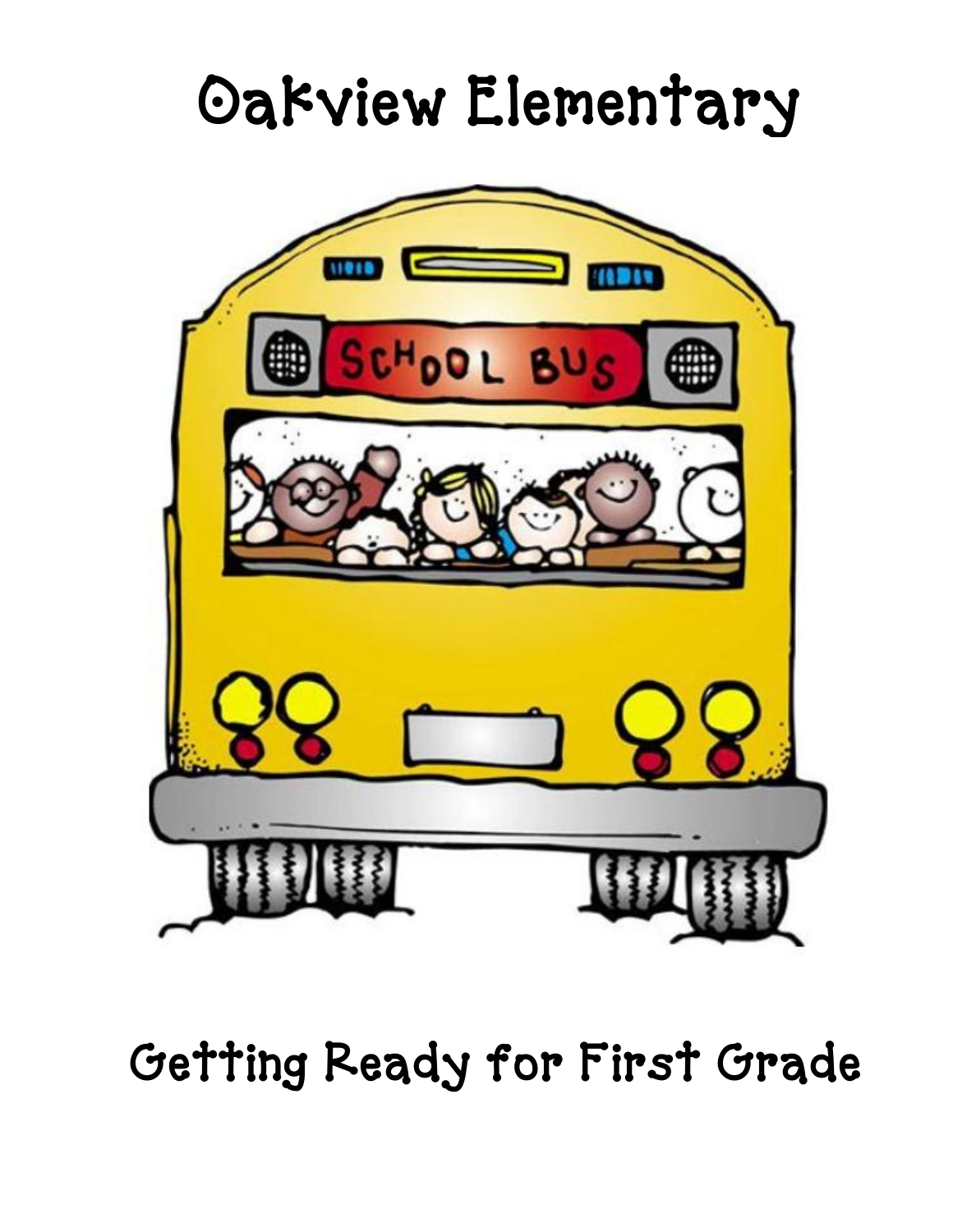### **Skills to Master Before Entering First Grade**



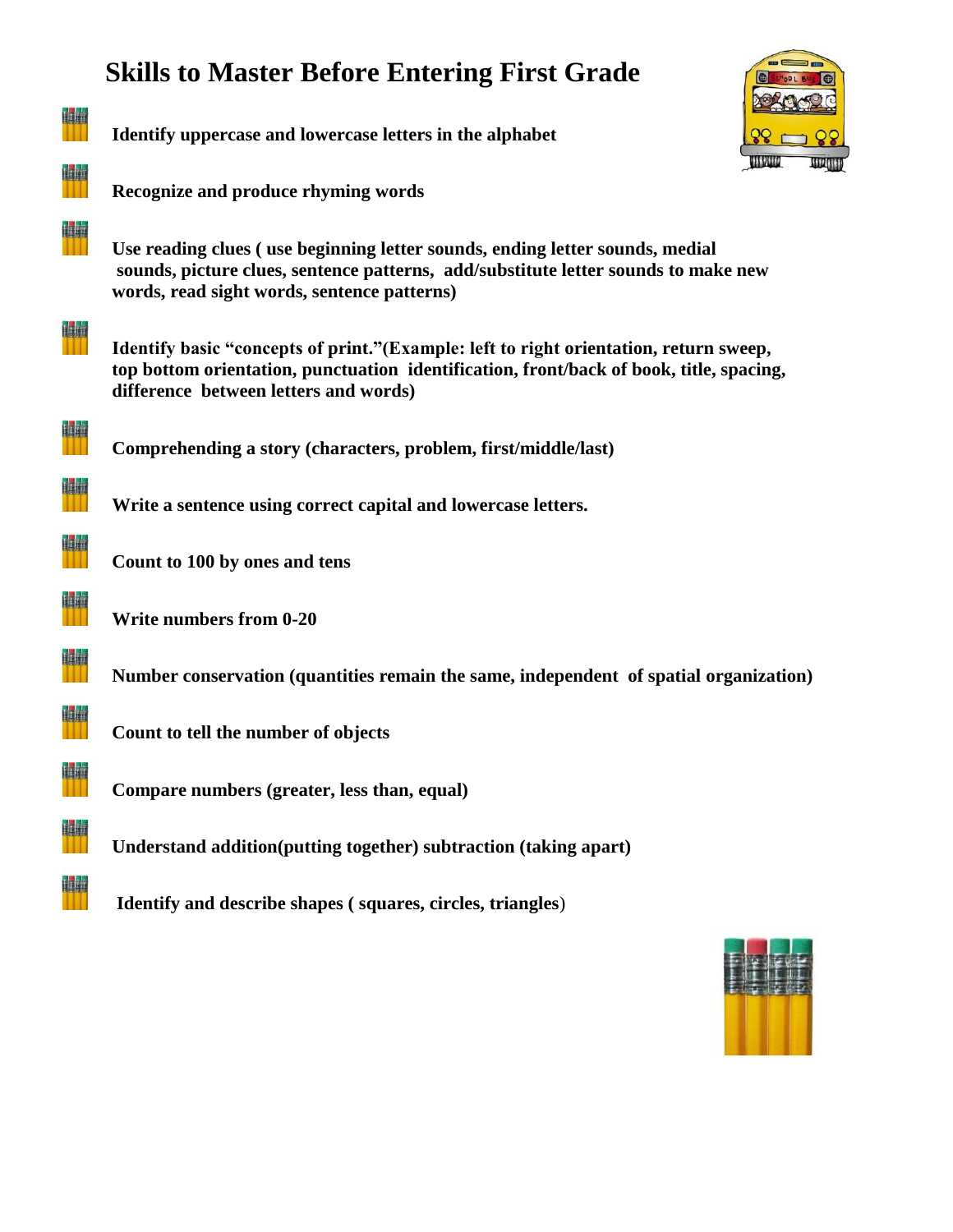# A Guide for Parents and Families about What Your **Kindergartner** Should Be learning in School This Year

This guide shares important information about the South Carolina Academic Standards. These standards outline state requirements for your child'slearning program and what students across the state should be able to do in certain subjects.

A good educational system provides many tools that help children learn. Academic standards are useful for making sure:

- Teachers know what is to be taught;
- Children know what is to be learned; and parents and the public can determine how well the concepts are being learned.

The following pages provide information about the South Carolina Academic Standards for mathematics, English language arts, science and social studies for Kindergarten. The information can help you become familiar with what your child islearning at school and may include activities to reinforce and support your child's learning, selected book titles for additional reading, and Web site addresses for extended learning. Because sites change, please preview before students begin work. This version does not include every standard taught in Kindergarten. The complete South Carolina Academic Standards for each subject area can be found at [www.ed.sc.gov](http://www.ed.sc.gov/).

The state-developed test, Palmetto Assessment of State Standards (PASS), is based on the South Carolina Academic Standards and is administered in grades 3-8.

#### South Carolina Academic Standards

Here are seven key reasons parents should be in the know about the academic standards:

- 1. Standards set clear, high expectations forstudent achievement. Standards tell what students need to do in order to progress through school on grade level.
- 2. Standards guide efforts to measure student achievement. Results of tests(PASS) on grade-level academic standards show if students have learned and teachers have taught for mastery.
- 3. Standards promote educational equity for all. Instruction in every school in the state will be based on the same academic standards.
- 4. Standards help parents determine if children in South Carolina are

taught the same subject content as children across the nation. South Carolina Academic Standards have been compared with and matched to national standards as well as standards of other statesto make sure that they are challenging.

**SC EDUCATION** 

- 5. Standards inform parents about the academic expectations for their child. Standards give parents more specific information for helping their child at home. Parents no longer have to guess the type of help their child needs to do better in school.
- 6. Standards enable parents to participate more actively in parent/ teacher conferences. Knowledge of the academic standards helps parents understand more about what their child islearning and what they can do at each grade level. Parents are able to have conversations with teachers about student progress in specific areas and understand more completely the progress of their child.
- 7. Standards help parents see how the current grade level expectations are related to successive years' expectations. Parents are able to see how their child's knowledge is growing from one year to the next.

#### WEB RESOURCES

South Carolina Department of Education (SCDE): [www.ed.sc.gov](http://www.ed.sc.gov/) South Carolina Education Oversight Committee

(eoc):

[www.eoc.sc.gov](http://www.eoc.sc.gov/) South Carolina Education Television (SCETV): [www.knowitall.org](http://www.knowitall.org/)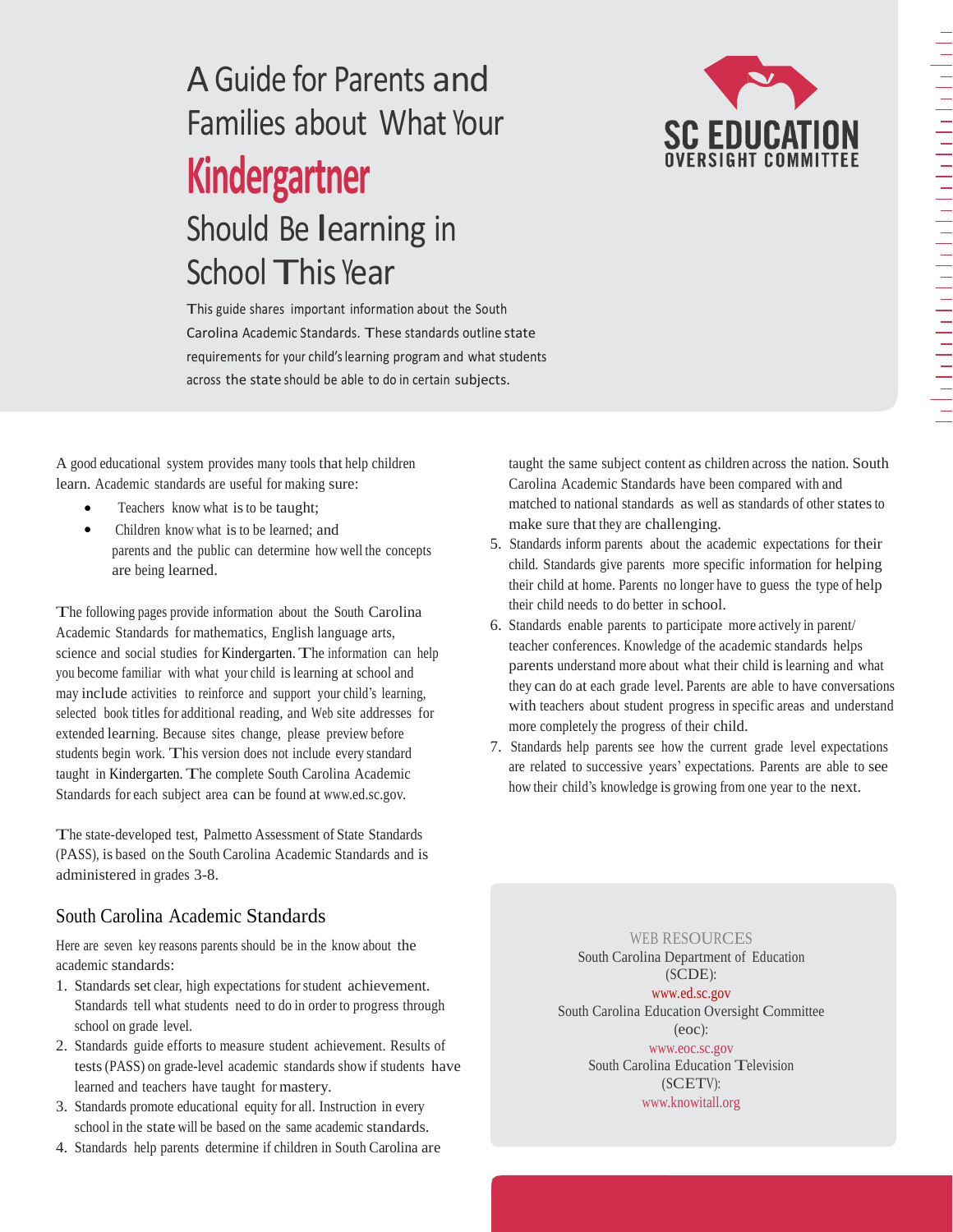# ENGLISH LANGUAGE ARTS

Students should be able to:

#### Reading

- Use pictures as clues to the meaning of a story and predict what will happen next when a story is read aloud
- Discuss that the person telling a story is called a narrator
- Find examples of words used to imitate sounds in books read aloud (for example, woof, meow, crash, boom, buzz, grr)
- Find examples of words that begin with the same sound in books read aloud (for example, Ned, knew, Nick, needed, knit a sweater)
- Match consonant and short-vowel sounds to the appropriate letters
- When retelling a story, know the characters, where the story takes place, and important details
- Explain how some words are important to the meaning of a story or poem
- Respond to a book by drawing a picture, acting out a scene, or writing sentences
- Read books for pleasure
- Know that fantasy stories are not true
- Summarize the main idea and details from nonfiction books read aloud
- Use class discussions to make inferences about a book
- Understand facts from nonfiction books read aloud
- Read books to learn new information
- Understand why books use headings, bold or italic words, graphs, and pictures
- Recognize a table of contents
- Explain the cause of an event described in a book read aloud
- Use pictures and other words in books to understand the meaning of new words
- Change a word by adding  $an-s$  or  $-ing$  ending
- Use new words learned from people, books, or the media
- Read words that are frequently used
- Use rhymes, poems and songs to improve reading and create words orally
- Use appropriate voice level when speaking(not too loud or too soft)
- Match most sounds to the appropriate letters
- Understand that compound words are made up of two or more small words
- Recognize capital and lowercase letters and recall their order in all words<br>
all words<br>
alphabet<br> **be**<br> **classify word**<br> **e**<br>
Make new wo<br>
sounds
	- classify words by their beginning or ending sounds
	- Make new words when talking by adding, deleting or changing sounds
	- Make connections to the world, other stories, and oneself to better understand books
	- Recognize common signs in school, road signs, restaurant and store signs, and logos (for example, exit and stop signs, Walmart, the golden arches of McDonald's)
	- Hold books and turn pages correctly

Distinguish between letters and words

#### Writing

- Use the correct form of capital and lowercase letters
- Understand that a person's name is a proper noun
- Use knowledge of spelling and grammar to edit writing with teacher support
- Write notes, stories, descriptions and rhymes by using drawings, letters, or words

#### Research and oral communication

- Ask how and why questions about a subject of interest
- Understand that information can be found in a variety of sources
- Classify information into categories (for example, living and nonliving things)
- Use complete sentences when speaking
- Understand and follow oral one- and two-step directions

#### Activities

- Talk to your child. answer and ask how and why questions
- Provide materials to create stories with pictures and words—scissors, papers, glue, buttons, glitter, markers, etc.
- Have your child tell you about pictures he draws. Write down the story
- Make up stories about toys, stuffed animals, puppets
- Play "I Spy," looking for letters, words or signs while traveling
- Read or say nursery rhymes with your child
- Play rhyming word games with your child. For example, ask your child to tell you a word that sounds like "cat"
- Have your child explain the cause of an event in a story in his own words
- Read aloud to your child and ask him/her to identify who is telling the story or the narrator
- Sing or say the alphabet with your child
- Allow your child to read and write, Just For Fun!

#### Books

- Barton, Byron. Building a House
- Bishop, Nic. Backyard detective
- Caldone, Paul. The Gingerbread Boy
- Carle, Eric. Brown Bear, Brown Bear, What do You See?
- Freeman, Don. Corduroy
- Gibbons, Gail. Owls
- Henkes, Kevin. Julius, the Baby of the World
- Schneider, Howie. Chery Louie
- Sendak, Maurice. Chicken Soup With Rice
- Willliams, Vera. A Chair for My Mother

#### Web Sites

Carol Hurst's Children's Literature Site – [http://www.carolhurst.com](http://www.carolhurst.com/) Learning Page.com – [http://www.sitesforteachers.com](http://www.sitesforteachers.com/) Surfing the Net with Kids – [http://www.surfnetkids.com](http://www.surfnetkids.com/) United States Department of Education [–](http://www2.ed.gov/parents) <http://www2.ed.gov/parents>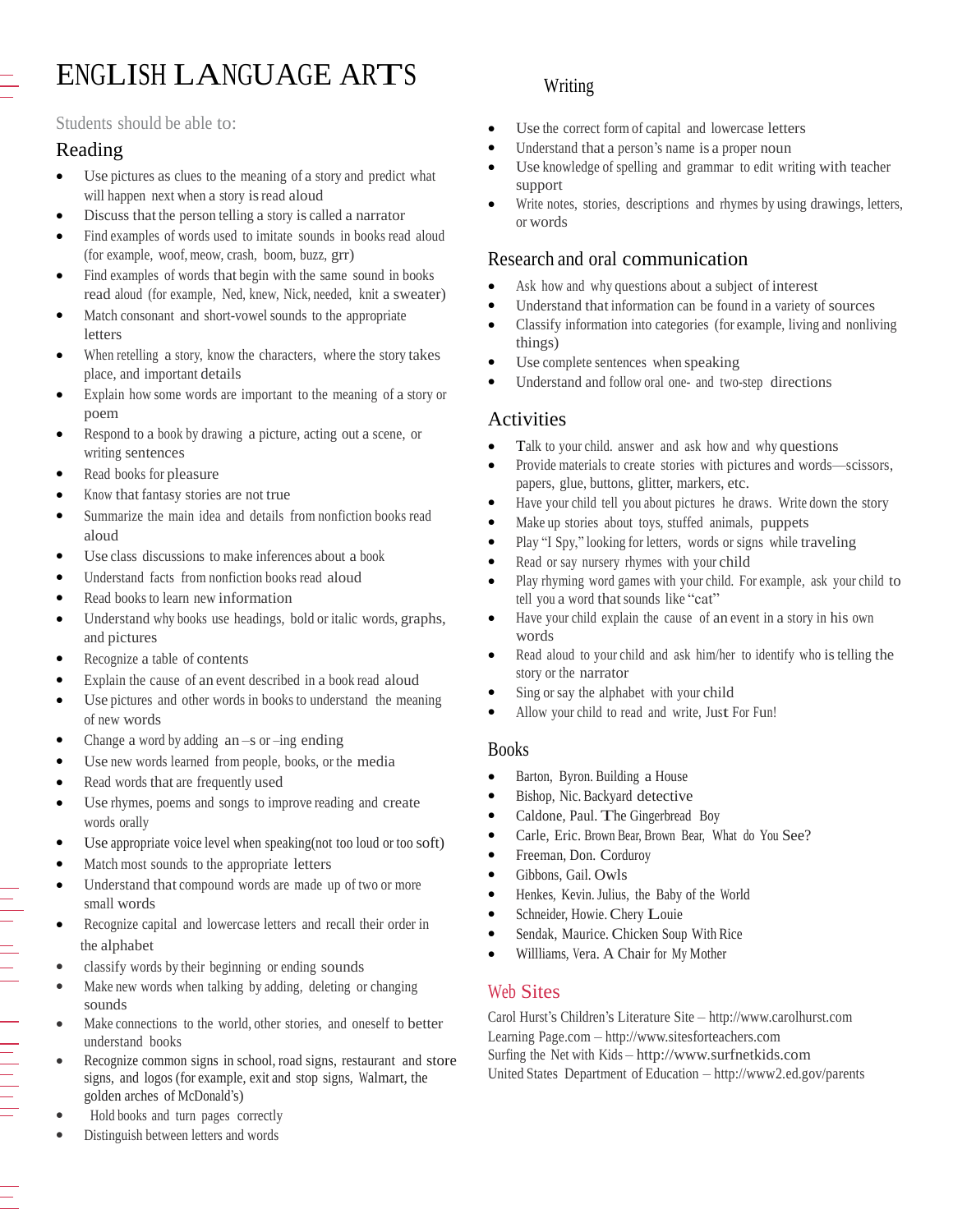#### 

# **Mathematics**

Students should be able to:

#### Numbers and operations

- Represent simple joining and separating situations through 10
- Understand that addition results in increase and subtraction results in decrease
- Represent the place value of each digit in a two-digit whole number

#### Algebra

Translate simple repeating and growing patterns into rules

#### **Geometry**

- Use the positional words near, far, below, above, beside, next to, across from, and between to describe the location of an object
- Use the directional words left and right to describe movement

#### Measurement

- Tell time to the hour and use a calendar
- Identify a penny, a nickel, a dime, a quarter, and a dollar and the value of each

#### Data Analysis and Probability

 Organize data in graphic displays in the form of drawings and pictures

#### Activities:

Have your child:

- Join and separate sets of objects and tell whether the number of objects increases or decreases
- Play common board games that require counting moves, including moving forward (addition) or backwards (subtraction)
- Use the terms near, far, below, above, beside, next to, across from, and between to describe the location of objects in a room
- Use the terms words left and right to describe their movement about a room
- Use digital and analog clocks to tell time to the hour
- Identify a penny, a nickel, a dime, a quarter, and a dollar and the value of each
- Ask three people's favorite ice cream flavor. Organize the answers into a graph by drawing or pasting pictures

#### Books:

Awdry, W., et al. Thomas the Tank Engine Counts to Ten Dr. Seuss. One Fish Two Fish Red Fish Blue Fish Ehlert, Lois. Fish Eyes: A Book You Can Count On Giganti, Paul. How Many Snails Gerth, Melanie. Ten Little Ladybugs Hutchins, Pat. Don't Forget the Bacon

Kwas, Susan Estelle. Learning Block Books: Numbers, <sup>C</sup> olors, Shapes, animals Miranda, Anne. Monster Math Murphy, Chuck. One to Ten Pop-Up Surprises Sabuda, Robert. Cookie Count: A Tasty Pop-Up Wilson, Karma. A Frog in the Bog

#### Web Sites:

<http://www.funbrain.com/index.html> – Interactive math activities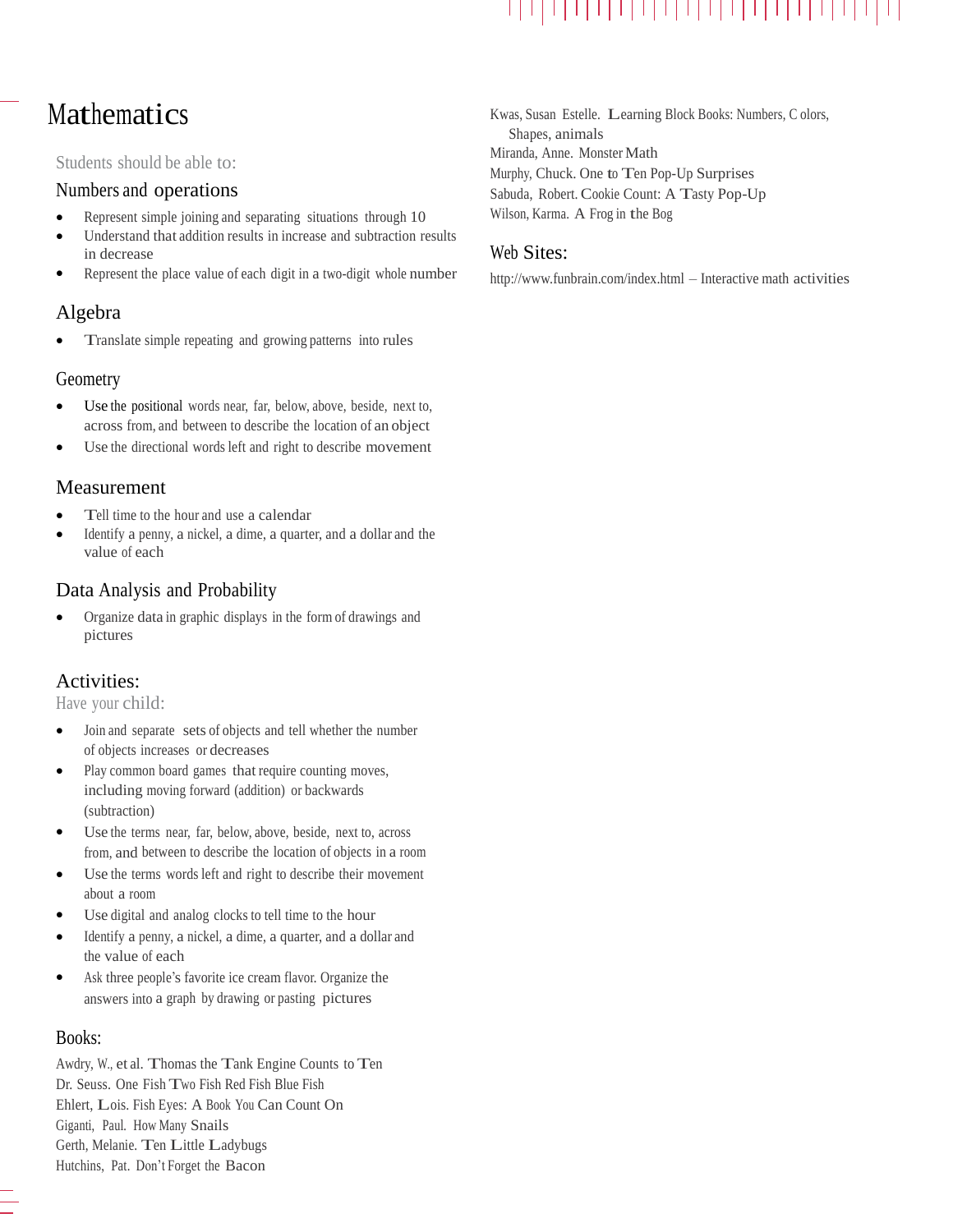## Science

Students should be able to:

#### Inquiry and Process Skills

- Identify observed objects or events by using the senses
- Use tools (including magnifiers and eyedroppers) safely, accurately, and appropriately
- Predict and explain information or events based on observation or previous experience
- Compare objects by using nonstandard units of measurement
- Use appropriate safety procedures when conducting investigations

#### Characteristics of Organisms

- Recognize what organisms need to stay alive (including air, water, food, and shelter)
- Identify examples of organisms and nonliving things
- Match parents with their offspring to show that plants and animals closely resemble their parents
- Compare individual examples of a particular type of plant or animal to determine that there are differences among individuals
- Recognize that all organisms go through stages of growth and change called life cycles

#### My Body

- Identify the distinct structures in the human body that are for walking, holding, touching, seeing, smelling, hearing, talking, and tasting
- Identify the functions of the sensory organs (including the eyes, nose, ears, tongue, and skin)

#### Seasonal changes

- Identify weather changes that occur from day-to-day
- Compare the weather patterns that occur from season to season
- Summarize ways that the seasons affect plants and animals

#### Exploring Matter

- Classify objects by observable properties (including size, shape, magnetic attraction, heaviness, texture, and the ability to float in water)
- Compare the properties of different types of materials (including wood, plastic, metal, cloth, and paper) from which objects are made

#### Activities

#### Have your child:

- Cut pieces of fabric, cork, paper and other such items into similar shapes. With eyes closed, try to identify the different materials based on touch
- Collect leaves and sort them by size, shape, color, and texture. Have your child invent a way to measure the size using an object other than a ruler such as his hand.
- Go to a zoo and ask your child to predict what animals in the same section of the zoo have in common
- Track the weather for several days in a row and ask your child to try to predict the next day's weather. Ask him/her to tell you why he/she predicted what would happen.
- Discover what objects will stick to a kitchen magnet
- Identify an object by the type of material from which it is made (wood, plastic, metal, cloth, or paper)

#### Books:

Aliki. My Five Senses Aliki. My Visit to the Zoo Fowler, allan. What Magnets Can Do Gibbons, Gail. Seasons of Arnold's Apple Tree Hall, Zoe. The Surprise Garden Hickman, Pamela. A Seed Grows Kingfisher Publishing. Animal Babies on the Farm

#### Web Sites:

AAAS Science Netlinks - [www.sciencenetlinks.com](http://www.sciencenetlinks.com/) National Wildlife Federation - [www.nwf.org/kids/](http://www.nwf.org/kids/)